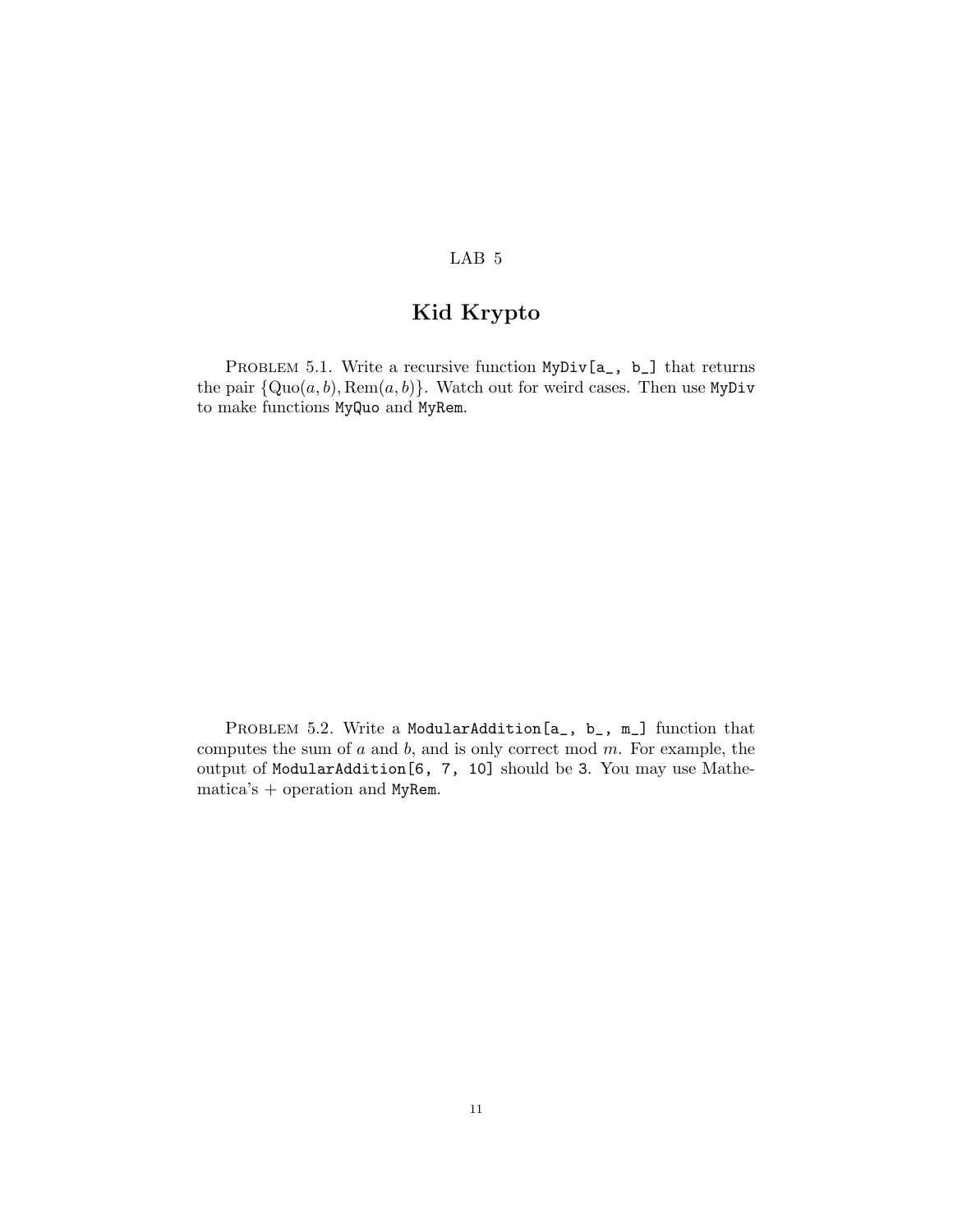#### 12 5. KID KRYPTO

PROBLEM 5.3. Look back at the multiplication worksheet where we figured out how to quickly multiply two numbers. Then use ModularAddition to write a recursive ModularMultiply[a\_, b\_, m\_] function that computes the product of  $a$  and  $b$ , and is only correct mod  $m$ .

Kid Krypto is a public key cryptosystem. If Ada would like to receive secret messages, she first chooses any four positive integers that only she will know:  $a, b, c,$  and  $d$ . Then she computes:

$$
M = ab - 1,
$$
  
\n
$$
e = cM + a,
$$
  
\n
$$
f = dM + b,
$$
  
\n
$$
n = \frac{ef - 1}{M}.
$$

Ada tells everyone who wants to send her a message the numbers e and n, these numbers form Ada's public key. However, Ada keeps her private key, the number f, completely secret. (Ada can securely delete the other numbers used to generate the keys.)

To send Ada a message x, encoded as an integer in the range  $0 \le x \le$  $n-1$ , the sender computes

$$
y = \text{REM}(ex, n)
$$

and sends y. To decipher the message y, Ada computes

$$
\text{REM}\,\left(fy,n\right)
$$

to recover  $x$ .

EXPERIMENT 5.4. Suppose Ada chooses  $a = 47$ ,  $b = 22$ ,  $c = 11$ , and  $d=5$ .

(a) What numbers  $M$ ,  $e$ ,  $f$ , and  $n$  would Ada calculate?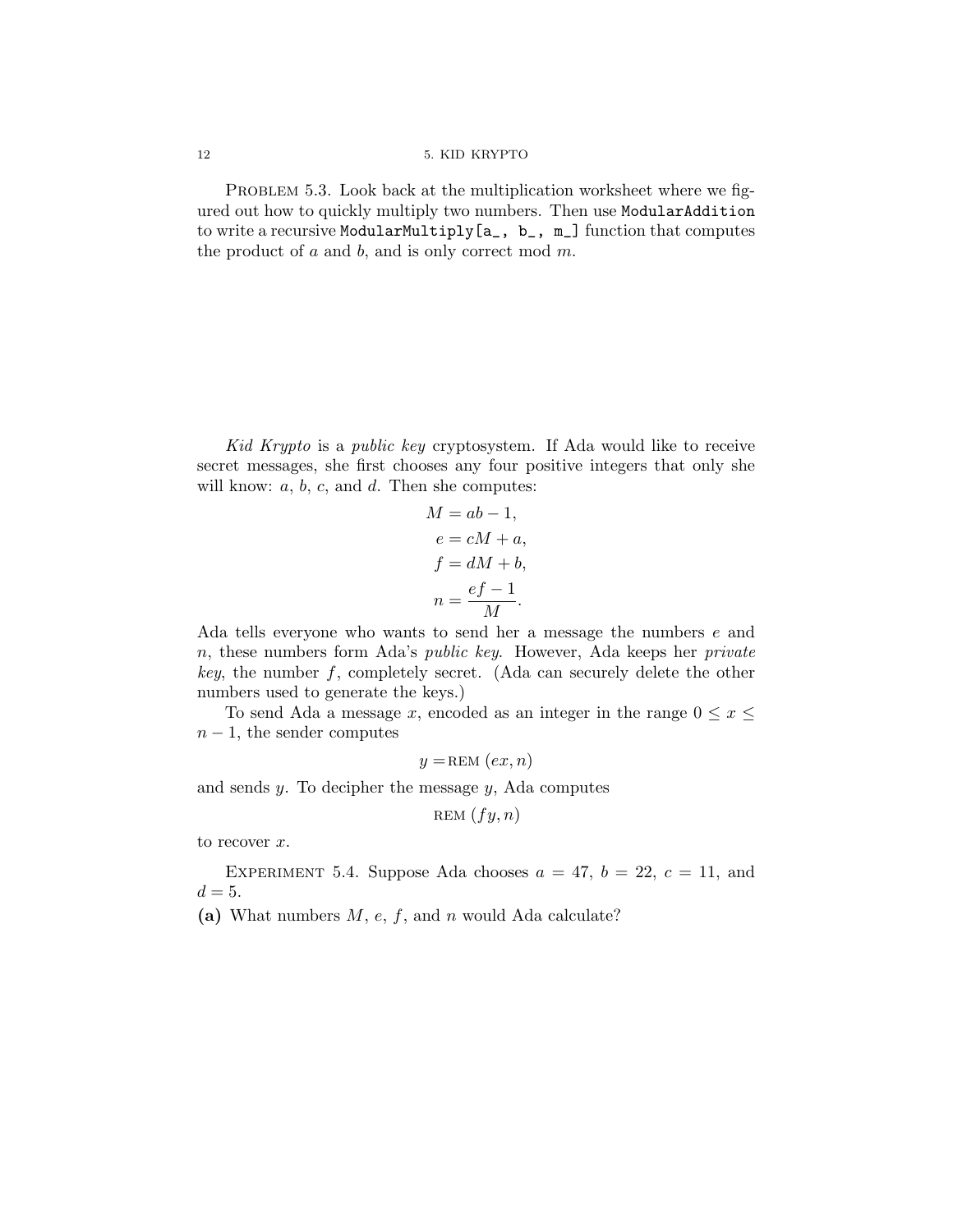## 5. KID KRYPTO 13

(b) Write a Mathematica function called MyEncrypt to encode message for the public key pair  $e$ ,  $n$  you just computed. Use your function to encode the message  $x = 2020$ .

(c) Write a Mathematica function called MyDecrypt that decodes a message  $y$  using the private key  $f$ . Use your function to decode the encrypted message  $y = 43155$ .